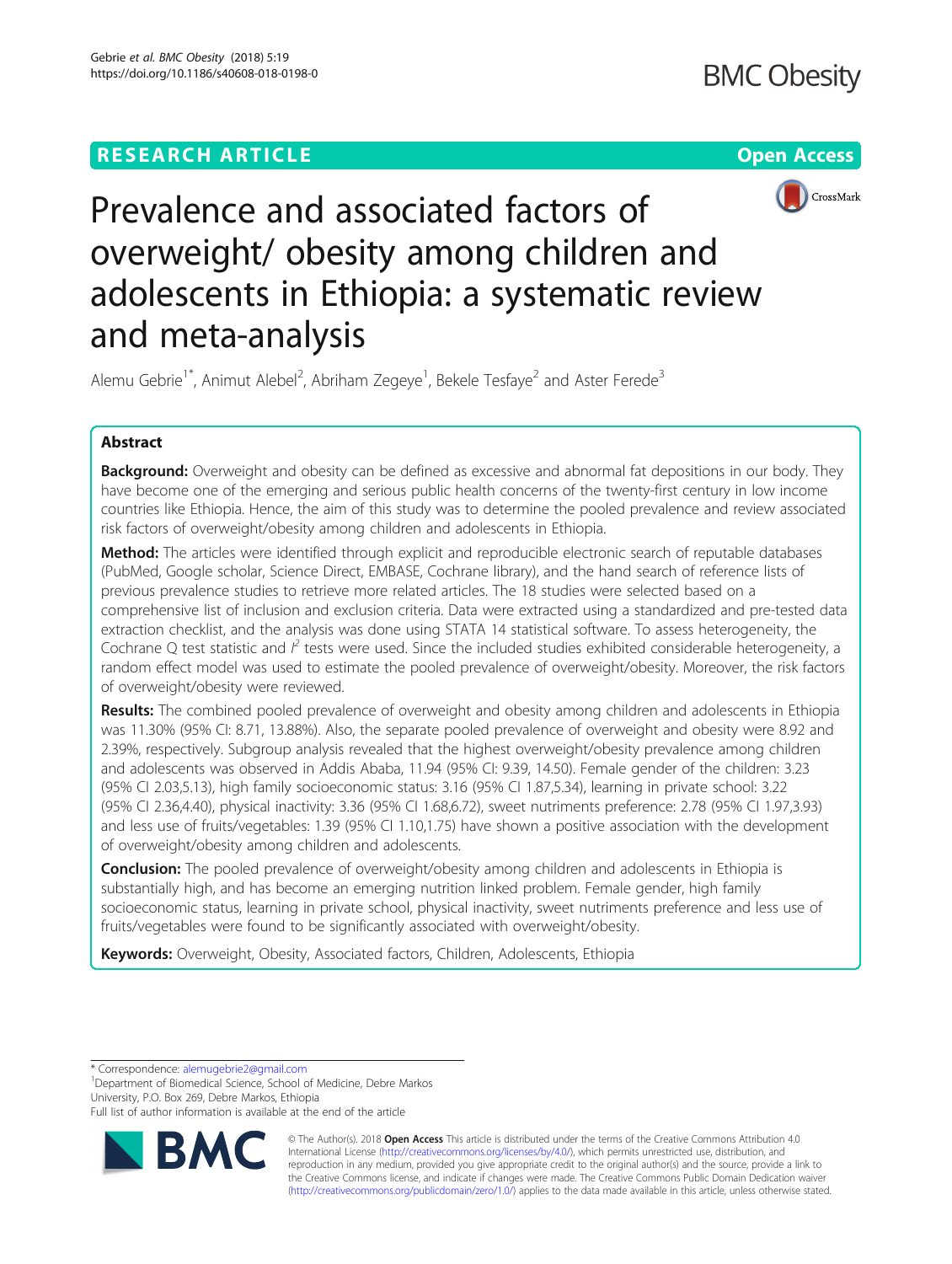# Background

Overweight and obesity can be defined as excessive and abnormal fat depositions in our body. They are major risk factors for several diet-linked non-communicable diseases like dyslipidemia, cardiovascular diseases (CVD), and type II diabetes mellitus  $[1-4]$  $[1-4]$  $[1-4]$  $[1-4]$ . Worldwide, overweight/ obesity is becoming one of the most challenging current health concerns with the worrisome rise in children and adolescents. Contemporary evidence revealed that the worldwide prevalence of overweight / obesity among children and adolescents were 13.5% [\[5](#page-9-0)]. In Africa, under-nutrition is the major nutritional problem affecting both children and adolescents. However, overweight/obesity is noticeably high with a prevalence of 8.5% in 2010 and predicted to be 12.7% by 2020. This situation pinpoints a double burden of malnutrition, and epidemiological as well as nutrition transition by virtue of several socioeconomic and demographic changes [[5](#page-9-0)–[7](#page-9-0)].

Studies showed that many factors can potentially be associated with overweight/obesity in children and adolescents [\[8](#page-9-0), [9](#page-9-0)]. Those factors that are of maternal origin were socioeconomic status, education level, marital status, and smoking status during pregnancy. Gender of the children and adolescents, weight at birth, their birth rank, and residence were also the factors associated with overweight /obesity among them [\[10,](#page-9-0) [11\]](#page-9-0). Children and adolescents in developing countries are prone to sugar, high fat salts, energy rich foods and micronutrient-poor foods that are less costly and lower in nutrient quality. These dietary habits in combination with other factors result in substantial upsurge of overweight/obesity [\[12](#page-9-0)].

School based health education and promotion tactics such as enhancing physical activity among the children and adolescents, vegetables and fruits intake have been helpful to minimize overweight/obesity [[13\]](#page-9-0). To solve this emerging health problem, Ethiopia incorporated the concern of overweight/obesity into the national nutrition program and launched an initiative to promote physical activity in the population  $[6]$  $[6]$ . Nevertheless, the efforts do not target children and adolescents in particular.

In different regions of Ethiopia, several independent and fragmented studies [[14](#page-9-0)–[30](#page-10-0)] were conducted in children and adolescents to assess the prevalence and associated factors of overweight / obesity, but there was a great variation and inconsistency of the findings among the studies. Hence, the aim of this review was to determine the pooled prevalence and associated factors of overweight/obesity in children and adolescents in Ethiopia. The results of the present study will elevate the need for policy makers, program planners, guardians or parents, clinicians as well as concerned stakeholders to give more emphasis for childhood overweight / obesity in the country. The review question is: What is the best available evidence on the prevalence and associated factors of overweight and/or obesity among children and adolescents in Ethiopia?

### Methods

### Literature search approach and study design

For its rigor, this study was guided by Preferred Reporting Items for Systematic Reviews and Meta-Analyses (PRISMA) [[31](#page-10-0)]. The articles for this study were identified through comprehensive and reproducible electronic search of reputable databases (PubMed, Google scholar, Science Direct, EMBASE, Cochrane library), and the hand search of reference lists of previous prevalence studies to retrieve more related articles. The researchers also used the "related articles" option of PubMed and checked the reference lists of the original and review articles to detect more relevant publications. The search was independently performed by the two authors (AG, AA) using the following key terms: (a) population (preschool, children, schoolchildren, school aged, childhood, schooler, preadolescent, adolescent); (b) outcome (body composition, overweight, over nutrition, obesity, body constitution, weight status, body mass index, anthropometry; (c) study design (cross-sectional, prevalence, epidemiology, observational, pattern); and (d) location (Ethiopia and regions of Ethiopia) both in separation and in combination using the Boolean operator like "OR", "AND" or "NOT". Before searching the databases, the appropriateness of searching words was verified for retrieving the relevant articles. The literature search was limited to English language, and human study category. The literature records were managed using the EndNote X7 reference manager. The articles were searched from September, 2017 to November, 2017 and all the articles accessed until November, 2017 were included in this systematic review and meta-analysis.

### Selection of studies

#### Inclusion criteria

The two investigators independently and reproducibly assessed the contents of each of the identified studies (AG and AA). Those articles which met the following criteria were included in the study.

Population: Articles conducted among children and adolescents (age < 20 years) were considered.

Study area: Only articles conducted in Ethiopia were considered.

Study design: Original studies that reported the prevalence and associated risk factors of overweight and/ or obesity, measured objectively by trained personnel, among children in Ethiopia were considered.

Language: Only articles published in English language were considered.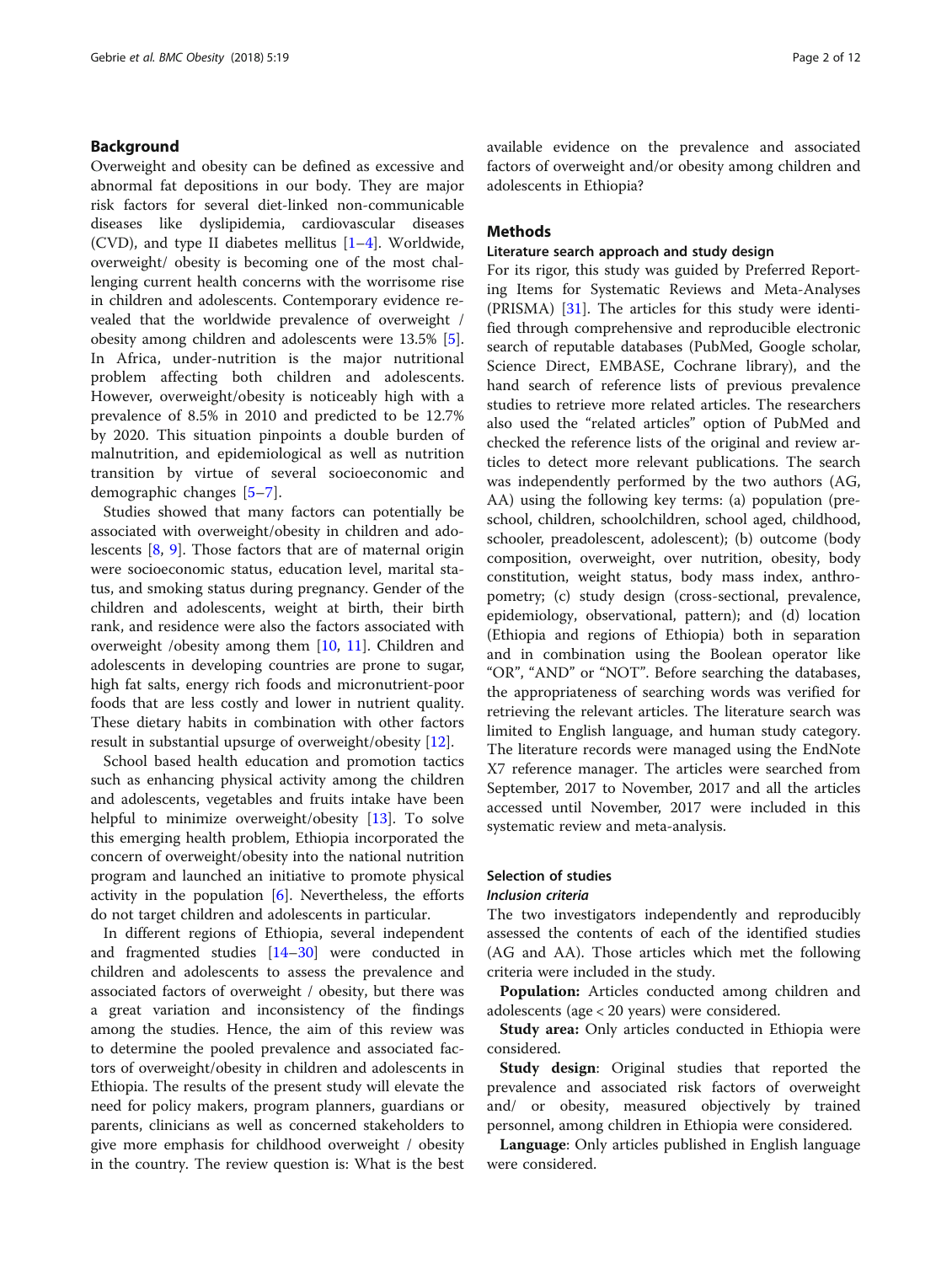Publication condition: Studies that fulfilled the eligibility criteria were included regardless of their publication status (published, unpublished and grey literature, etc.)

### Exclusion criteria

After screening the abstracts and the full texts of the articles, the three researchers (AG, AA and AF) carried out the data extraction independently and blindly. Articles with methodological problems were excluded by the three independent researchers after reading the full text as well as abstracts. The articles the full texts of which we were not able to fully access or failed to contact their primary authors were excluded from this review because of incomplete data.

# Data abstraction and critical appraisal of the studies

The two researchers independently extracted all the necessary data using a standardized and pre-tested data extraction checklist. The necessary data extracted from the articles included: first author of the study, region in Ethiopia where the study was carried out, the particular area where the study was conducted, study design, publication year of the study, sample size, response rate, and prevalence of overweight/obesity. Any sort of discrepancies between the researchers on the data extracted were solved through discussion and consensus as well as through involvement of the third reviewer (AZ).

The reviewers employed the Newcastle-Ottawa quality assessment tool Scale adapted for cross-sectional studies so as to appraise the qualities of the studies [[32\]](#page-10-0). The tool is composed of three important indicators. The first part is graded from five points (stars) and evaluates the methodological qualities of the studies. The second part has three stars and assesses the comparability of the studies. The last section of the tool is graded from two points and measures the quality of the original studies in terms of their statistical analyses. By using the tool as a guiding protocol, the two authors (AG and AA) appraised the qualities of the primary studies independently.

The qualities of the studies were assessed by using the following indicators; those with medium (fulfilling 50% of quality assessment criteria) or high quality ( $\geq 6$  out of 10 scales) were considered for inclusion in the meta-analysis. Taking the mean score of the two reviewers, differences of their assessment results were determined.

### Operationalization of the outcomes of the review

Firstly, the percentage of overweight/obesity among children and adolescents was the foremost outcome of the meta-analysis. The second outcome of the study was to examine the factors that are associated with overweight/ obesity among the study subjects. The prevalence was obtained by dividing the number of children and/or adolescents who are either overweight or obese to the total

number of children and/or adolescents who have been included in the study (sample size) then multiplied by 100. The association between overweight/obesity and the factors were quantified by odds ratio. The odds ratio was calculated from the two by two table reports of the primary studies.

### Data analysis/synthesis of results

After the relevant data had been extracted from the studies by using Microsoft excel 2016 format, the authors then analyzed the results by using STATA version 14.0 (STATA Corporation, College Station Texas) software. The original studies were summarized and presented by using a table and the forest plot. The authors computed the standard error of prevalence of overweight/obesity for each original study by using binomial distribution formula. We explored the potential heterogeneity among the reported prevalence of the studies using  $I^2$  test and Cochrane O statistics [[33\]](#page-10-0). Since the test statistics revealed that there was a considerable het-erogeneity [\[34](#page-10-0)] among the studies ( $I^2 = 96.9\%$ ,  $p = 0.000$ ), a random effects model was used to estimate the Der Simonian and Laird's pooled effect. We also undertook univariate meta-regression analysis taking publication year of the studies and the sample size to detect the potential source(s) of variation but both of them were found to be statistically insignificant, ( $p = 0.65$  and  $p =$ 0.45 respectively). Possible publication bias was also objectively examined using Egger's weighted correlation and Begg's regression intercept tests at 5% significant level respectively [\[35,](#page-10-0) [36\]](#page-10-0). The test results showed there is a significant publication bias ( $p = 0.000$ ), and therefore the final effect size was determined by applying Duval and Tweedie's Trim and Fill analysis in the Random-effects model. In addition, to minimalize the random variations between the point estimates of the original studies, subgroup analysis was carried out based on region of studies and publication year.

# Results

# Identification of eligible studies

From the outset, we searched a total of 602 records by the electronic search through a search engine of MEDLINE/PubMed, Google scholar, science direct, EMBASE, Cochrane Library and reference lists of previous related studies to retrieve more related articles. Since there were duplications in the records, 195 of them were removed from the inclusion. After assessing the abstracts and titles, the remaining 407 retrievals, 371 records were excluded since they were not relevant for this meta-analysis in terms of outcome the study is interested. Then, 36 full text studies were considered and assessed for eligibility based on the pre-set eligibility criteria. Finally, 18 studies were considered to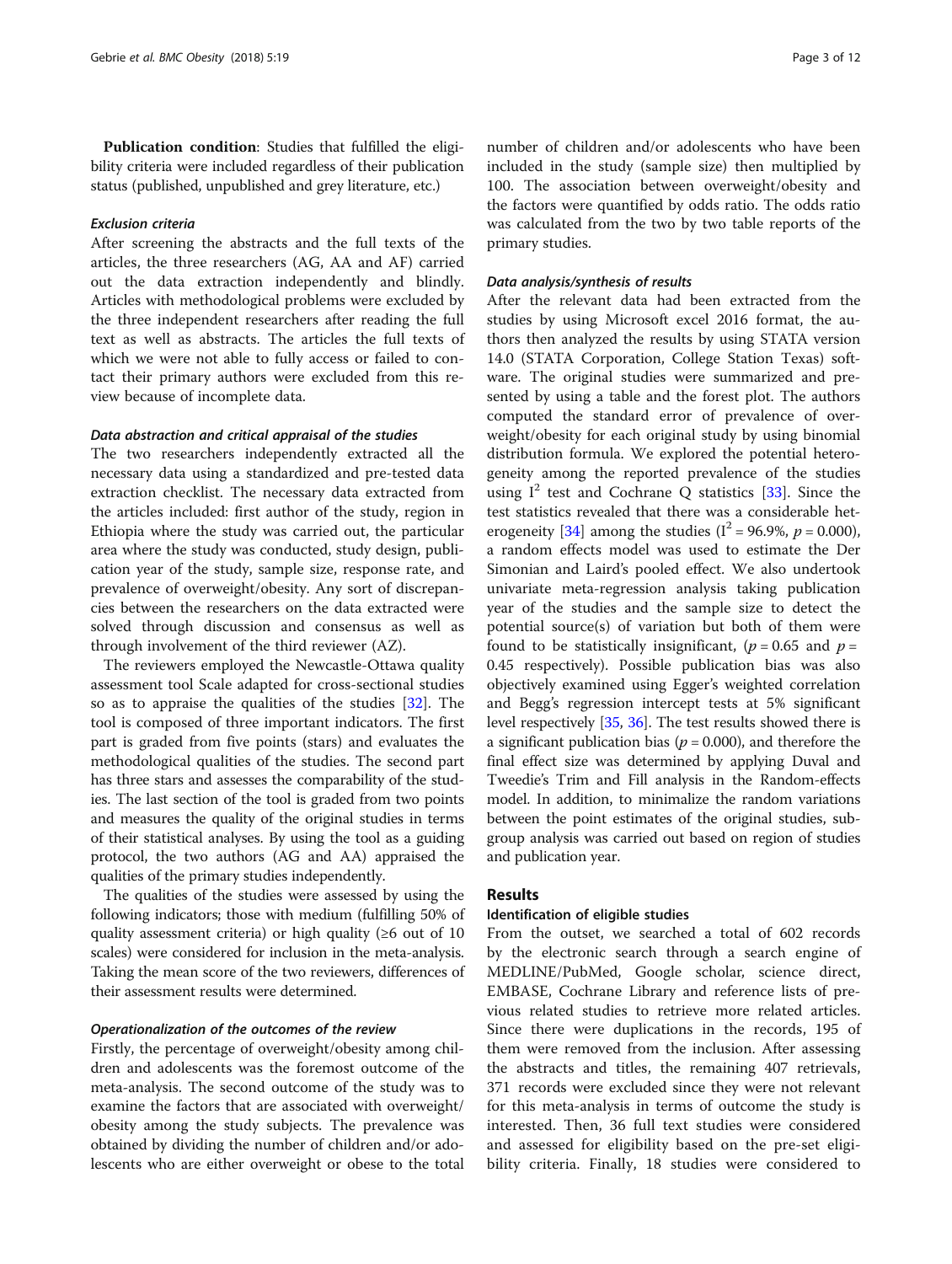be eligible and included in this systematic review and meta-analysis (Fig. 1).

From a total of 36 full text studies accessed, we removed twelve of them because they were review articles, and /or conducted in other nations which are not the location of interest of the study like: USA [\[37](#page-10-0), [38](#page-10-0)], Russia [\[39](#page-10-0)], Japan [[40\]](#page-10-0), Yemen [[41](#page-10-0)], Nigeria [[42](#page-10-0)–[45](#page-10-0)], South Africa [[46](#page-10-0)], Egypt [[47\]](#page-10-0) and Morocco [[48](#page-10-0)]. Moreover, six full text studies [\[49](#page-10-0)–[54\]](#page-10-0) that have been carried out from different parts of Ethiopia were excluded because their outcome measures were not prevalence of overweight/obesity in children and they were conducted in the adult population which is not the population of interest of the this study.

# Description of original studies

Table [1](#page-4-0) summarizes the descriptive characteristics of the 18 studies included in this systematic review and meta-analysis. All the studies were cross sectional by design, and conducted in different parts of Ethiopia with a sample size ranging from 174 in Adama, Oromia region [[26\]](#page-10-0) to 9880 in a national survey [\[55\]](#page-10-0). The included

studies have been conducted from 2010 to 2017. In the current systematic review and meta-analysis, a total of 19,031 children and adolescents were included to estimate the pooled prevalence of overweight/obesity.

The 18 studies have been conducted in the six regions of Ethiopia: about one third (six) of the included studies were carried out in Addis Ababa: Addis Ababa [\[19](#page-9-0), [21](#page-9-0)– [23,](#page-9-0) [29,](#page-10-0) [30\]](#page-10-0), Dire dawa [[14\]](#page-9-0), Amhara [\[17](#page-9-0), [18](#page-9-0), [21](#page-9-0), [24](#page-9-0)], Harari [\[28](#page-10-0)], Oromia [[15,](#page-9-0) [25,](#page-10-0) [26](#page-10-0)], Southern Nations, Nationalities and peoples' region (SNNPR) [[20](#page-9-0), [27](#page-10-0)] and one nationwide survey study [[55\]](#page-10-0). Whereas the highest prevalence of overweight/obesity (20.54%) was reported in Dire dawa [[14](#page-9-0)], the nationwide survey study [[55](#page-10-0)] reported the lowest prevalence (3%) of the problem. Furthermore, the original studies included in this meta-analysis and reporting response rate had a response rate that ranges from 91 to 100% showing that all the studies had good response rate.

Concerning the quality of the articles: only one [\[29](#page-10-0)] of the 18 studies was unpublished article and the studies included in the meta-analysis were identified by exhaustive search from reputable journals like PubMed. Blinded



excluded for more than one reason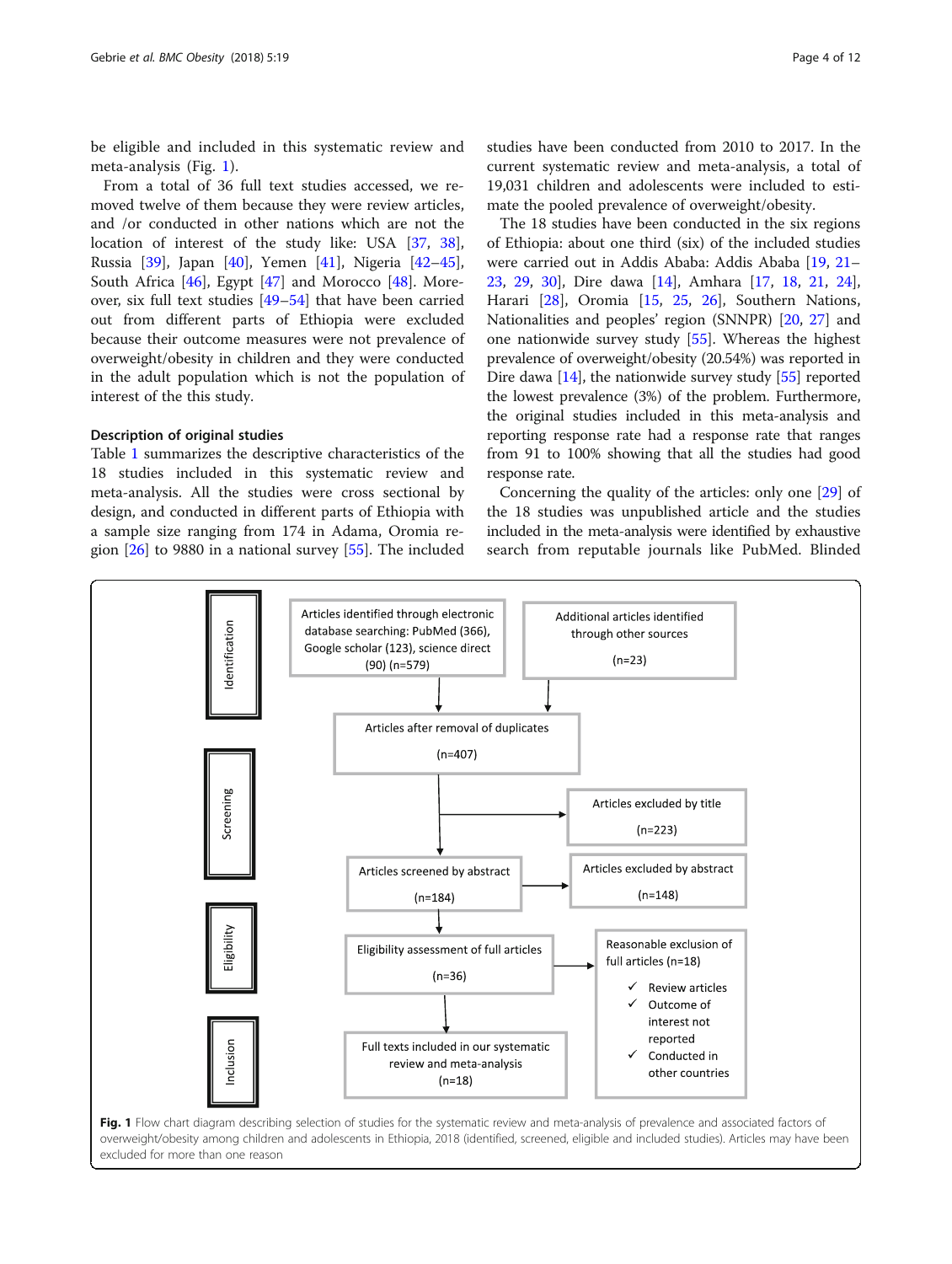<span id="page-4-0"></span>

| Table 1 Characteristics of 18 studies reporting the prevalence of overweight/obesity among children and adolescents in Ethiopia |  |
|---------------------------------------------------------------------------------------------------------------------------------|--|
| included in the current systematic review and meta-analysis, 2018                                                               |  |

| Region      | Area          | Author                     | Publication year | Sample size | Response rate (%) | Quality score<br>$(10 \text{ pts})$ | Prevalence<br>(95% CI) |
|-------------|---------------|----------------------------|------------------|-------------|-------------------|-------------------------------------|------------------------|
| Addis Ababa | Addis Ababa   | Gebremichael et al. [22]   | 2017             | 463         | 96.9              | 6                                   | 12.74 (9.71,15.78)     |
|             | Bole subcity  | Askal et al. [19]          | 2015             | 828         | 97.9              | $\overline{7}$                      | 9.78 (7.76,11.81)      |
|             | Addis Ababa   | Dessalegn and Robel [29]   | 2016             | 390         | 96.3              | 6                                   | 18.21 (14.38,22.03)    |
|             | Addis Ababa   | Mulugeta et al. [30]       | 2016             | 446         | 97.8              | 6                                   | 15.25 (11.91,18.58)    |
|             | Arada subcity | Alemu et al. [23]          | 2014             | 800         | 100               | 7                                   | 9.38 (7.36,11.39)      |
|             | Addis Ababa   | Yoseph et al. [16]         | 2014             | 1024        | 100               | 6                                   | 8.50 (6.79,10.20)      |
| Amhara      | Bahirdar      | Tadesse et al. [21]        | 2017             | 462         | 97                | 8                                   | 6.93 (4.61,9.24)       |
|             | Gondar        | Sorrie et al. [18]         | 2017             | 500         | 99.2              | 8                                   | 13.80 (10.78,16.82)    |
|             | Gondar        | Gebremedhin et al. [17]    | 2013             | 791         | 98.9              | 7                                   | 5.94 (4.29,7.59)       |
|             | Bahirdar      | Zelalem et al. [24]        | 2015             | 431         | 95.6              | 8                                   | 16.71 (13.18,20.23)    |
| Dire dawa   | Dire dawa     | Desalew et al. [14]        | 2017             | 448         | 98.2              | 7                                   | 20.54 (16.80,24.28)    |
| Ethiopia    | Ethiopia      | <b>EDHS</b> [55]           | 2011             | 9880        | <b>NR</b>         | $\overline{7}$                      | 3.00 (2.66,3.33)       |
| Harari      | Babile        | Kedir Teji et al. [28]     | 2016             | 547         | 91                | 6                                   | 5.85 (3.88,7.82)       |
| Oromia      | Ambo          | Mesert Yetubie et al. [25] | 2010             | 425         | <b>NR</b>         | $\overline{7}$                      | 8.71 (6.03,11.39)      |
|             | Jimma         | Dessalegn et al. [15]      | 2017             | 510         | 93.4              | 8                                   | 13.33 (10.38,16.28)    |
|             | Adama         | Wakayo et al. [26]         | 2016             | 174         | 98                | $\overline{7}$                      | 10.92 (6.29,15.55)     |
| <b>SNNP</b> | Hawasa        | Woldie and Belachew [20]   | 2014             | 358         | 100               | $\overline{7}$                      | 10.61 (7.42,13.81)     |
|             | Hawasa        | Teshome et al. [27]        | 2013             | 554         | 97                | 5                                   | 15.70 (12.67,18.73)    |

reviewers re-evaluated all the studies before analysis and the articles were found fit for their quality (quality score ranged from 5 to 8 out of 10 points).

### Meta-analysis and meta-regression

As it is depicted in the forest plot of 18 included studies below (Fig. [2a\)](#page-5-0), the combined pooled prevalence of overweight and obesity among children and adolescents in Ethiopia was 11.30% (95% CI: 8.71, 13.88%). Also, from the 16 studies, the separate pooled prevalence of overweight and obesity were 8.92 and 2.39%, respectively (Fig. [2b](#page-5-0) and [c](#page-5-0)). Considerable heterogeneity [[34](#page-10-0)] was observed among the 18 studies and detected by  $I^2$  statistic  $(I^2 = 96.9, p$  value < 0.000). As a result, the DerSimonian and Laird random-effects method, which gives more conservative estimate, was used to estimate the overall pooled prevalence of overweight and obesity among children and adolescents. To determine the likely sources for the variation, we checked the potential factors associated with the prevalence variation, publication year and sample size by using univariate meta-regression models but both of them were found to be statistically insignificant for the variation (Table [2](#page-6-0)). Egger's and Begg's tests showed that there is a statistically significant publication bias,  $(p = 0.000)$  and  $(p = 0.002)$  respectively. Hence, we performed Trim and Fill analysis so as to adjust the final pooled prevalence of overweight/obesity among the subjects.

### Subgroup analysis

We have also performed subgroup analysis based on the region where the studies were carried out and year of publication of the studies to assess possible causes of considerable heterogeneity. As per the result, the highest prevalence of overweight/obesity among children and adolescents was observed in Addis Ababa, where most of the studies have been conducted, with a prevalence of 11.94 (95% CI: 9.39, 14.50) followed by regions classified (in this study) as others, 10.97% (95% CI: 5.09, 16.85) and Oromia region 10.94% (95% CI: 7.86, 14.02) (Table [3\)](#page-6-0). Regarding year of publication, the prevalence of childhood overweight/obesity was significantly higher in studies which have been published since 2014, 12.95% (95% CI: 10.17, 15.73) compared to those articles published before 2014, 8.70% (95% CI: 5.40, 11.99) (Table [3](#page-6-0)).

# Associated factors of overweight/obesity among children and adolescents

We have comprehensively reviewed and meta-analyzed the associated risk factors of overweight/obesity among children and adolescents by using thirteen relevant studies [\[14](#page-9-0)–[20,](#page-9-0) [23,](#page-9-0) [24](#page-9-0), [26,](#page-10-0) [27](#page-10-0), [29](#page-10-0), [30\]](#page-10-0) from the eligible articles included in this study. Sex of the children, family income, family educational status, type of school the children attend, physical activity status, habit of using sweet nutriments, use of fruits and vegetables were found to be worth reviewing and meta-analyzable. They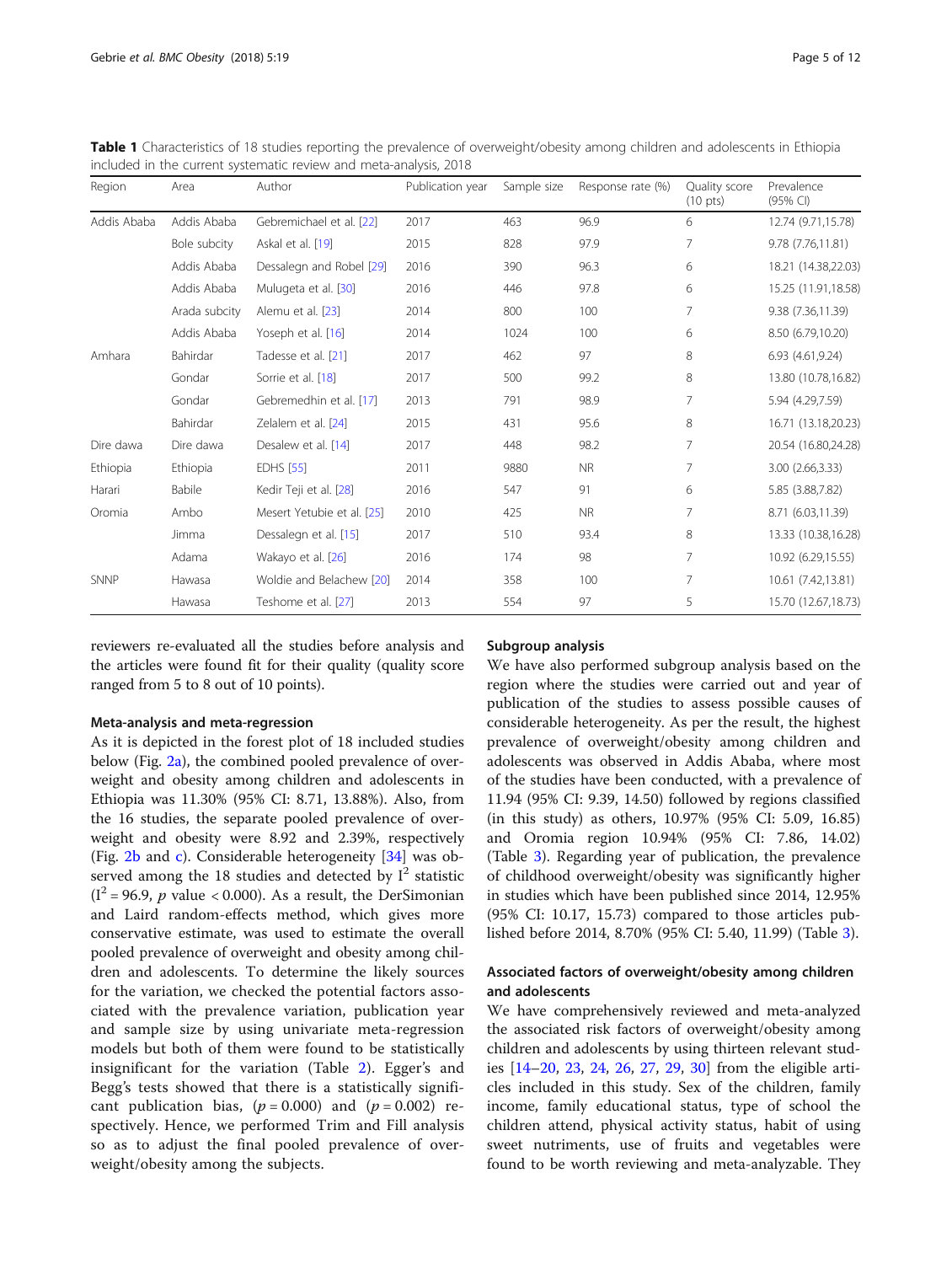<span id="page-5-0"></span>

| а           | Study                                                                 |                   |                                             |  |
|-------------|-----------------------------------------------------------------------|-------------------|---------------------------------------------|--|
|             | ID.                                                                   |                   | ES (95% CI)                                 |  |
|             | Tadesse et al (2017)                                                  |                   | 6.93 (4.61, 9.24)                           |  |
|             | Desalew et al (2017)                                                  |                   | 20.54 (16.80, 24.28)                        |  |
|             | Sorrie et al (2017)                                                   |                   | 13.80 (10.78, 16.82)                        |  |
|             | Gebremichael et al (2017)                                             |                   | 12.74 (9.71, 15.78)                         |  |
|             | Woldie and Belachew (2014)<br>Askal et al (2015)                      |                   | 10.61 (7.42, 13.81)<br>9.78 (7.76, 11.81)   |  |
|             | Dessalegn and Robel (2016)                                            |                   | 18.21 (14.38, 22.03)                        |  |
|             | Mulugeta et al (2016)                                                 |                   | 15.25 (11.91, 18.58)                        |  |
|             | Gebremedhin et al (2013)<br>Alemu et al (2014)                        |                   | 5.94 (4.29, 7.59)<br>9.38 (7.36, 11.39)     |  |
|             | Zelalem et al (2015)                                                  |                   | 16.71 (13.18, 20.23)                        |  |
|             | Mesert Yetubie et al (2010)                                           |                   | 8.71 (6.03, 11.39)                          |  |
|             | Yoseph et al (2014)<br>Dessalegn et al (2017)                         |                   | 8.50 (6.79, 10.20)                          |  |
|             | EDHS (2011)                                                           |                   | 13.33 (10.38, 16.28)<br>3.00 (2.66, 3.33)   |  |
|             | Wakayo et al (2016)                                                   |                   | 10.92 (6.29, 15.55)                         |  |
|             | Kedir Teji et al (2016)                                               |                   | 5.85 (3.88, 7.82)                           |  |
|             | Teshome et al (2013)<br>Overall (I-squared = $96.9\%$ , $p = 0.000$ ) |                   | 15.70 (12.67, 18.73)<br>11.30 (8.71, 13.88) |  |
|             |                                                                       |                   |                                             |  |
|             | NOTE: Weights are from random effects analysis                        |                   |                                             |  |
|             |                                                                       | 10<br>20<br>01    |                                             |  |
| $\mathbf b$ | Study                                                                 |                   |                                             |  |
|             | ID                                                                    |                   | ES (95% CI)                                 |  |
|             |                                                                       |                   |                                             |  |
|             | Tadesse et al (2017)                                                  |                   | 4.11 (2.30, 5.92)                           |  |
|             | Desalew et al (2017)                                                  |                   | 14.73 (11.45, 18.01)                        |  |
|             | Sorrie et al (2017)<br>Gebremichael et al (2017)                      |                   | 9.60 (7.02, 12.18)<br>9.94 (7.21, 12.66)    |  |
|             | Woldie and Belachew (2014)                                            |                   | 7.26 (4.57, 9.95)                           |  |
|             | Askal et al (2015)                                                    |                   | 7.97 (6.13, 9.82)                           |  |
|             | Dessalegn and Robel (2016)                                            |                   | 14.36 (10.88, 17.84)                        |  |
|             | Mulugeta et al (2016)                                                 |                   | 10.31 (7.49, 13.14)                         |  |
|             | Gebremedhin et al (2013)                                              |                   | 5.44 (3.86, 7.02)                           |  |
|             | Alemu et al (2014)                                                    |                   | 8.63 (6.68, 10.57)                          |  |
|             | Zelalem et al (2015)<br>Dessalegn et al (2017)                        |                   | 12.30 (9.20, 15.40)<br>11.76 (8.97, 14.56)  |  |
|             | EDHS (2011)                                                           |                   | 1.70 (1.45, 1.96)                           |  |
|             | Wakayo et al (2016)                                                   |                   | 8.62 (4.45, 12.79)                          |  |
|             | Kedir Teji et al (2016)                                               |                   | 4.75 (2.97, 6.54)                           |  |
|             | Teshome et al (2013)                                                  |                   | 13.00 (10.20, 15.80)                        |  |
|             | Overall (I-squared = $96.8\%$ , $p = 0.000$ )                         |                   | 8.92 (6.45, 11.40)                          |  |
|             | NOTE: Weights are from random effects analysis                        |                   |                                             |  |
|             |                                                                       | $\pmb{0}$<br>$10$ | 20                                          |  |
| с           |                                                                       |                   |                                             |  |
|             | Study<br>ID ·                                                         |                   |                                             |  |
|             |                                                                       |                   | ES (95% CI)                                 |  |
|             | Tadesse et al (2017)                                                  |                   | 2.81 (1.31, 4.32)                           |  |
|             | Desalew et al (2017)                                                  |                   | 5.80 (3.64, 7.97)                           |  |
|             | Sorrie et al (2017)                                                   |                   | 4.20 (2.44, 5.96)                           |  |
|             | Gebremichael et al (2017)<br>Woldie and Belachew (2014)               |                   | 2.81 (1.30, 4.31)<br>3.35 (1.49, 5.22)      |  |
|             | Askal et al (2015)                                                    |                   | 1.81 (0.90, 2.72)                           |  |
|             | Dessalegn and Robel (2016)                                            |                   | 3.85 (1.94, 5.75)                           |  |
|             | Mulugeta et al (2016)                                                 |                   | 4.93 (2.92, 6.94)                           |  |
|             | Gebremedhin et al (2013)                                              |                   | 0.51(0.01, 1.00)                            |  |
|             | Alemu et al (2014)                                                    |                   | 0.75 (0.15, 1.35)                           |  |
|             | Zelalem et al (2015)                                                  |                   | 4.41 (2.47, 6.35)                           |  |
|             | Dessalegn et al (2017)                                                |                   | 1.57 (0.49, 2.65)                           |  |
|             | EDHS (2011)<br>Wakayo et al (2016)                                    |                   | 1.30 (1.07, 1.52)<br>2.30 (0.07, 4.53)      |  |
|             |                                                                       |                   | 1.10 (0.22, 1.97)                           |  |
|             | Kedir Teji et al (2016)                                               |                   |                                             |  |
|             | Teshome et al (2013)                                                  |                   | 2.71 (1.36, 4.06)                           |  |
|             | Overall (I-squared = $82.9\%$ , $p = 0.000$ )                         |                   | 2.39 (1.81, 2.97)                           |  |
|             |                                                                       |                   |                                             |  |
|             | NOTE: Weights are from random effects analysis                        | 0<br>2.5<br>5     |                                             |  |

overweight/obesity; b: The pooled prevalence of overweight; c: The pooled prevalence of obesity)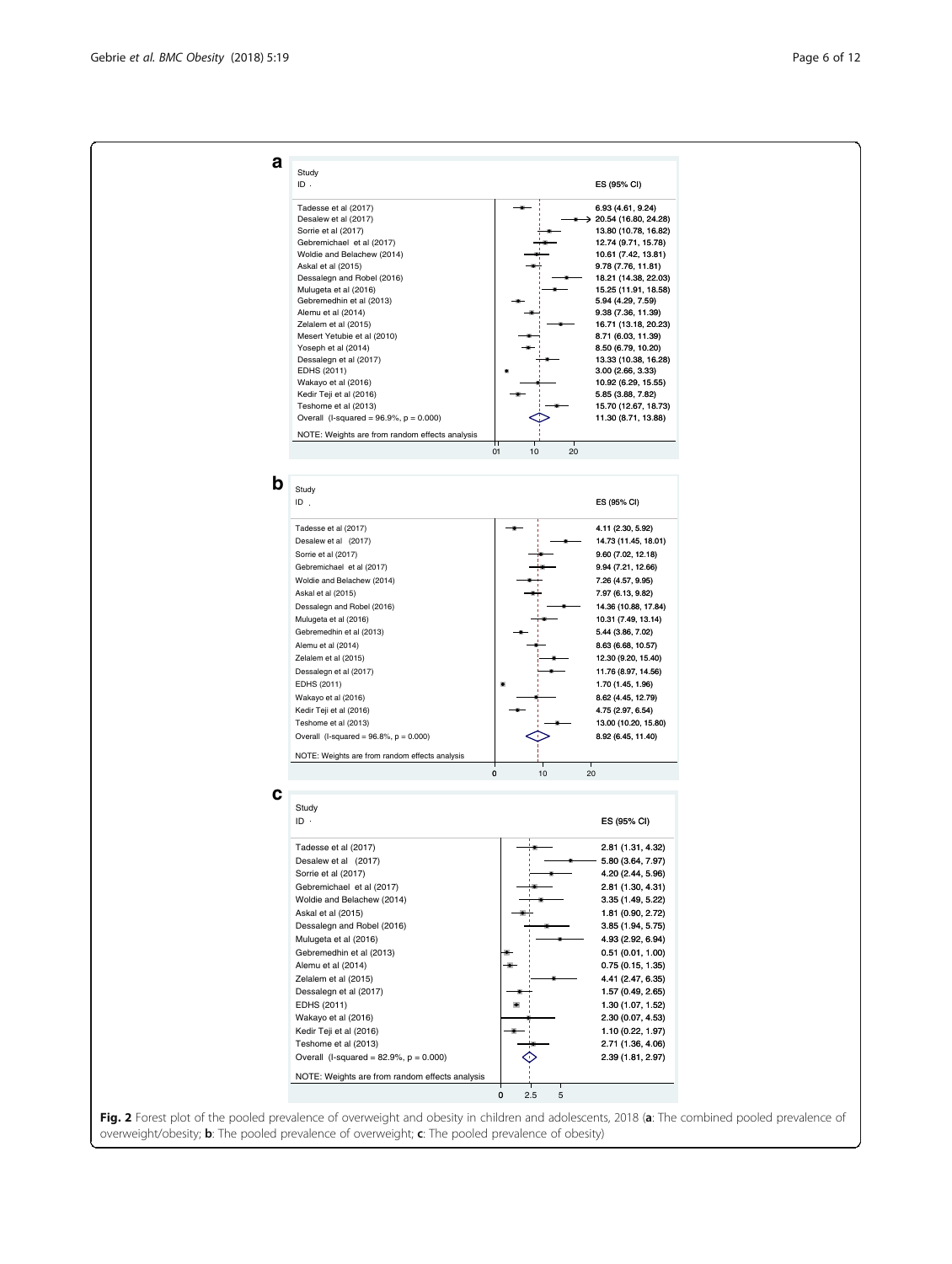<span id="page-6-0"></span>Table 2 Related factors with the heterogeneity of overweight/ obesity prevalence among children and adolescents in Ethiopia in the meta-analysis (univariate meta-regression)

| Variables                   | Coefficient  | P-value |  |
|-----------------------------|--------------|---------|--|
| Year of publication studies | 0.2866022    | 0.817   |  |
| Sample sizes of the studies | $-0.0005473$ | 0411    |  |

were associated with overweight/obesity among children and adolescents in Ethiopia (Fig. [3](#page-7-0)). We have also performed sensitivity analysis for each of the factors but none of the studies revealed significant difference.

The pooled effect size of six studies showed that female children and adolescents were 3.23 times more likely to be overweight/obese than their male counterparts, odds ratio 3.23 (95% CI 2.03,5.13) (Fig. [3a\)](#page-7-0). The pooled result of ten studies also revealed that children and adolescents from high income families were 3.16 times more likely to be overweight/obese as compared to those children with middle and low-income families, odds ratio 3.16 (95% CI 1.87,5.34) (Fig. [3b](#page-7-0)). Those children and adolescents whose families are not illiterate (educated) were 1.57 times more likely to have overweight or obesity compared to those whose families are illiterate, odds ratio 1.57 (95% CI 0.93,2.64) (Fig. [3c](#page-7-0)).

We have also found that children and adolescents attending at private schools were 3.22 times more likely to develop overweight/obesity as compared to those attending at governmental schools, odds ratio 3.22 (95% CI 2.36,4.40) (Fig. [3d](#page-7-0)). Physically inactive children and adolescents were also 3.36 times more to be overweight/ obese than those children who were physically active, odds ratio 3.36 (95% CI 1.68,6.72) (Fig. [3e](#page-7-0)). In addition, children and adolescents who had the habit of using sweet food stuffs were 2.78 times more likely to suffer from the emerging nutritional problem of overweight and obesity as compared to those children who have seldom used sweet food items, odds ratio 2.78 (95% CI 1.97,3.93) (Fig. [3f](#page-7-0)). Moreover, the results of three studies showed that infrequent consumption of fruits and vegetables was a risk factor for the development of overweight/obesity among children, odds ratio 1.39 (95% CI 1.10,1.75) (Fig. [3g\)](#page-7-0).

### **Discussion**

Overweight/obesity, an emerging nutritional problem in developing countries, increases the burden of nutrition related diseases and have far-reaching consequences on economic growth of countries [\[4](#page-9-0)–[6](#page-9-0), [12\]](#page-9-0). Evidences have revealed that nutrition-linked non-communicable diseases are significantly in upsurge over time. In contrary to previous concerns that mainly focused on the issue of under nutrition, overweight/obesity is now emerging as a nutrition related public health burden. The problem is debilitating and a double burden in low income communities in different parts of Africa most importantly in Ethiopia. Therefore, the result of the present study is of paramount importance in pinpointing the emerging problems of nutrition-linked concerns particularly among children and adolescents in the country.

A systematic review and meta-analysis has not yet been carried out to estimate the pooled prevalence of overweight/obesity, and review its associated factors among children and adolescents in Ethiopia. However, about 18 cross sectional studies, which are relevant for this research question, have been conducted in different parts of Ethiopia. Hence, the aim of this study was to estimate the pooled prevalence of overweight/obesity as well as to identify and review the risk factors that are associated with it among the study subjects. Using those relevant studies, the result of this meta-analysis showed that the combined overall prevalence of overweight and obesity, as per WHO 2007 definition, was 11.30% (95% CI: 8.71, 13.88%) among children and adolescents in the country. This prevalence is substantially high even comparable with the results reported for some developed countries (8.7%) a couple of years ago, and higher than the global prevalence (7%) [\[56,](#page-10-0) [57\]](#page-10-0). Despite methodological differences, nutritional patterns and the availability of recreational facilities may be attributed for the variation in the results, the findings of this study clearly indicate that there is a nutrition transition, and overweight/obesity is becoming a growing problem and a double burden in the country.

Also, the subgroup analysis of this meta-analysis revealed that the prevalence of childhood overweight/obesity varies across the regions of Ethiopia. The prevalence

Table 3 Results from subgroup analysis of the prevalence of overweight/obesity among children and adolescents in Ethiopia, 2018  $(n = 18)$ 

| Variables           | Characteristics | Number of studies | Prevalence with 95%  |
|---------------------|-----------------|-------------------|----------------------|
| Region              | Addis Ababa     | 6                 | 11.94 (9.39, 14.50)  |
|                     | Amhara          | $\overline{4}$    | 10.66 (5.92, 15.41)  |
|                     | Oromia          |                   | 10.94 (7.86, 14.02)  |
|                     | Others          |                   | 10.97 (5.09, 16.85)  |
| Year of publication | $\leq$ 2014     |                   | 8.70 (5.40, 11.99)   |
|                     | > 2014          |                   | 12.95 (10.17, 15.73) |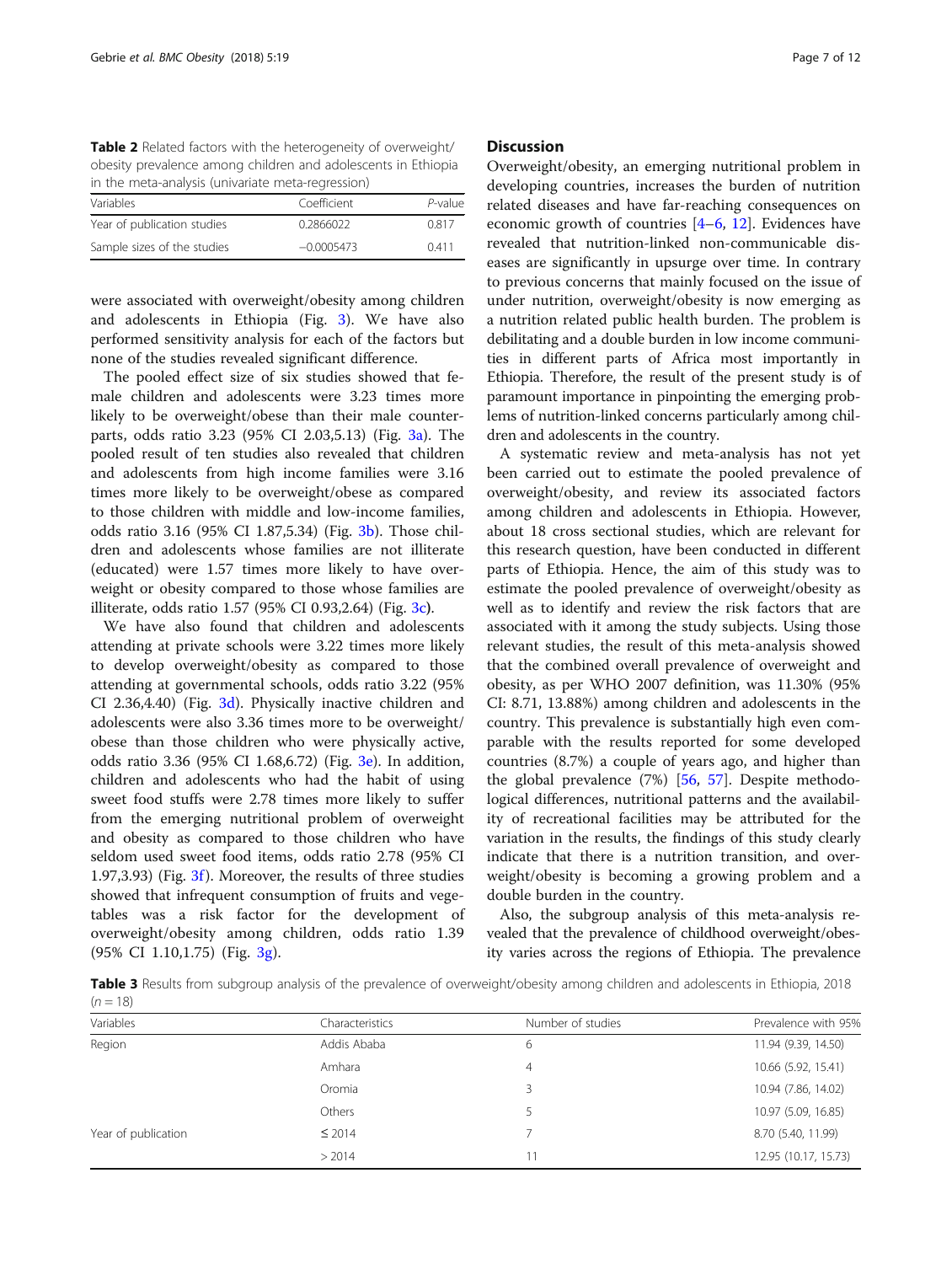<span id="page-7-0"></span>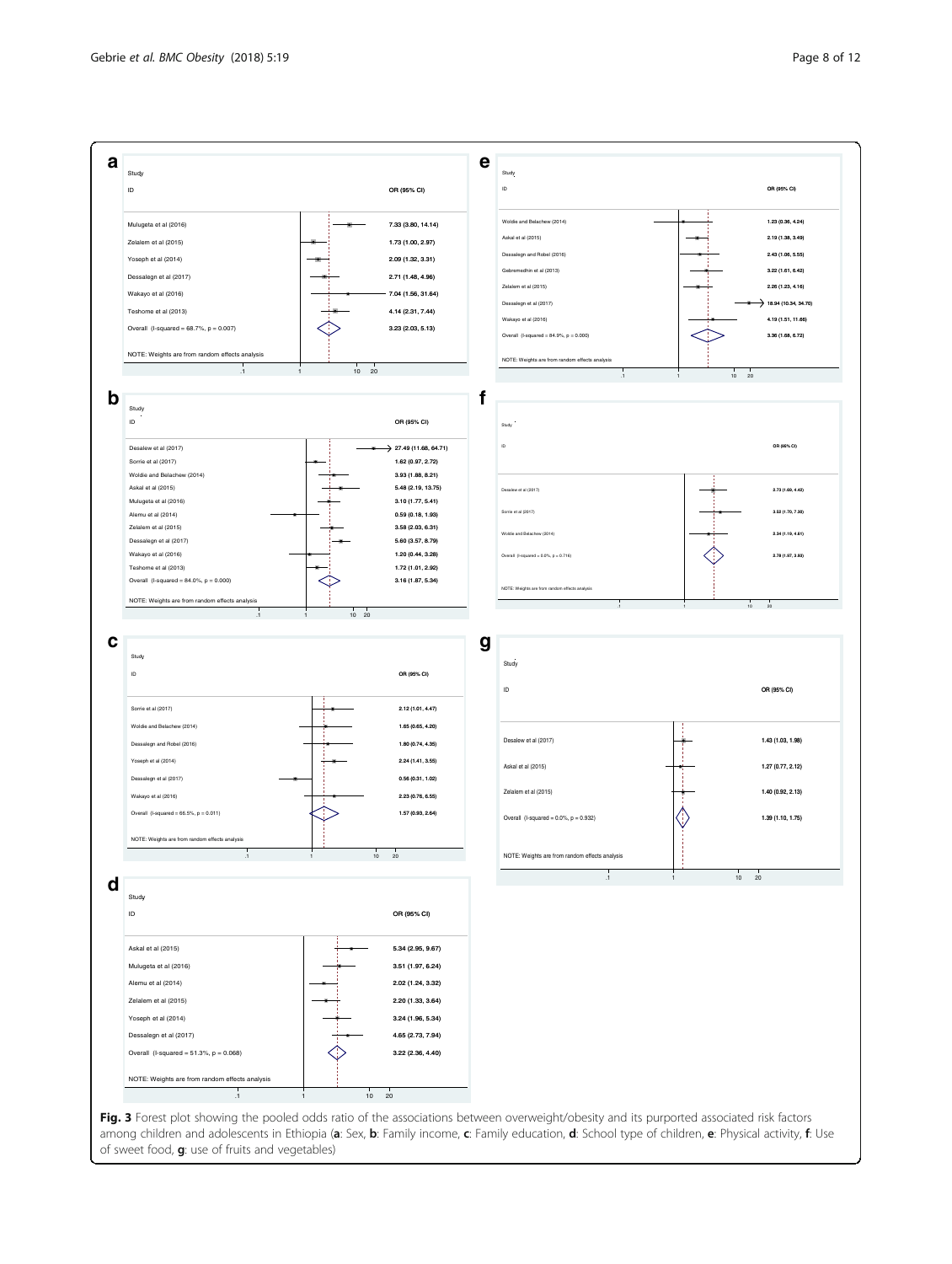was highest in children and adolescents of Addis Ababa as compared to other regions of the country. This could be due to better access to high calorie diets because of better socioeconomic status of the population in the capital compared to other regions of the country [[4\]](#page-9-0). The prevalence of overweight/obesity was also significantly higher in those studies published since 2014 as compared to studies published before 2014. This shows that childhood overweight/obesity is increasing alarmingly in the country [\[57](#page-10-0)].

We reviewed and meta-analyzed the risk factors related with overweight/obesity among children and adolescents that have been addressed by the relevant studies. The risk of developing childhood overweight/ obesity among females was higher than males in this review. Though they are not reviews, the result was congruent with studies conducted in African countries that female subjects were more likely to be at risk of having overweight/obesity compared to the male ones [[58](#page-10-0), [59](#page-10-0)]. But the result is in contrary to studies conducted from other countries [\[60](#page-10-0)–[62\]](#page-10-0) in which overweight/obesity was more prevalent in males than females. However, the prevalence in most developing countries is more in females which is true for this meta-analysis too. This may be explained that there is a biological difference in energy need for males and females in relation to rate of growth and timing of sexual maturation [\[63](#page-10-0)]. Males are also more physically active than females particularly during childhood [\[64](#page-10-0)]. In addition, in developing countries such as Ethiopia, girls usually stay at home for long period and there is a cultural influence not to move much from place to place than boys leading to physical inactivity and ultimately the development of overweight and obesity.

Children and adolescents from families with high monthly income were more likely to be overweight/ obese as compared to those from families with low and moderate income. This is in line with a study done in Saudi Arabia [\[65\]](#page-10-0), but in contrary to studies conducted in Germany and Korea [\[66](#page-10-0), [67](#page-10-0)] where lower income was found to significantly increase the risk of being overweight/obese in the study subjects. This could be due to the reason that adolescents from socioeconomic status families have access for fat rich foods and follow sedentary life style. On the other hand, patterns of high expenditure of energy among the poor families and cultural attitude towards a larger body size tendency could also contribute to the positive relations observed. In lower-income countries like Ethiopia childhood overweight/obesity has been considered as a sign of better social status, and healthiness [[68](#page-10-0)].

In contrast to cross sectional studies conducted in developed countries like Brazil and Iran [\[69,](#page-10-0) [70](#page-10-0)], the educational level of families was positively associated with overweight/obesity in the subjects but not statistically significant. Those children and adolescents whose mothers had primary educational level and above were more likely to be overweight/obese as compared to mothers with no education. This shows that educated mothers in developing countries fail to make healthy choices regarding food stuffs like the incorporation of fruits and vegetables in the diet.

There was a remarkable difference in the prevalence of overweight/obesity between government and private schools where children attended. The odds of having overweight/obesity was higher among children attending at private schools than those at governmental schools. This is in trajectory with studies conducted in India [\[71](#page-10-0)], Yemen [\[72](#page-10-0)], Saudi Arabia [[73](#page-11-0)], Kenya [[74\]](#page-11-0) and Burkina Faso [\[66](#page-10-0)]. Often, children attending private schools are from families of higher socioeconomic status. Therefore, they are exposed to unhealthy nutritional patterns such as highly-processed and fast foods, more animal products as well motorized lifestyle compared to those children attending government schools.

In addition, adolescents not engaged in physical activities were more likely to be overweight and obese compared to those who were doing physical activities. The finding is concordant to other cross-sectional studies [[75,](#page-11-0) [76\]](#page-11-0). The possible explanation could be because doing physical exercise burns off body fat (negative energy balance) leads to less risk of overweight/obesity. Children who consumed sweetened foods were more likely to be overweight/obese compared to those who didn't consumed. This was congruent with WHO report of different studies done in Europe [[77](#page-11-0)], Egypt [\[78](#page-11-0)], Kenya [[79\]](#page-11-0). This could be reasoned out that sweet food products are calorie rich and have a greater acceptance by children and adolescents resulting in a positive energy balance to them. Moreover, the results of three studies showed that infrequent consumption of fruits and vegetables was a risk factor for the development of overweight/obesity among children and adolescents.

### Strengths and limitations of the study

The strengths of this study were the use of multiple reputable databases to exhaustively and explicitly search eligible literatures as well as uniform and reproducible extraction of data using a preset and pretested checklist so as to minimize errors. This systematic review and meta-analysis also included studies from different regions of the country. However, the study may have some potential limitations for it is restricted to articles published in English language. In addition, by virtue of the cross-sectional nature of the studies reviewed, temporal relationship cannot be established between the factors and overweight/obesity. Despite the incorporation of studies from different parts of the country, the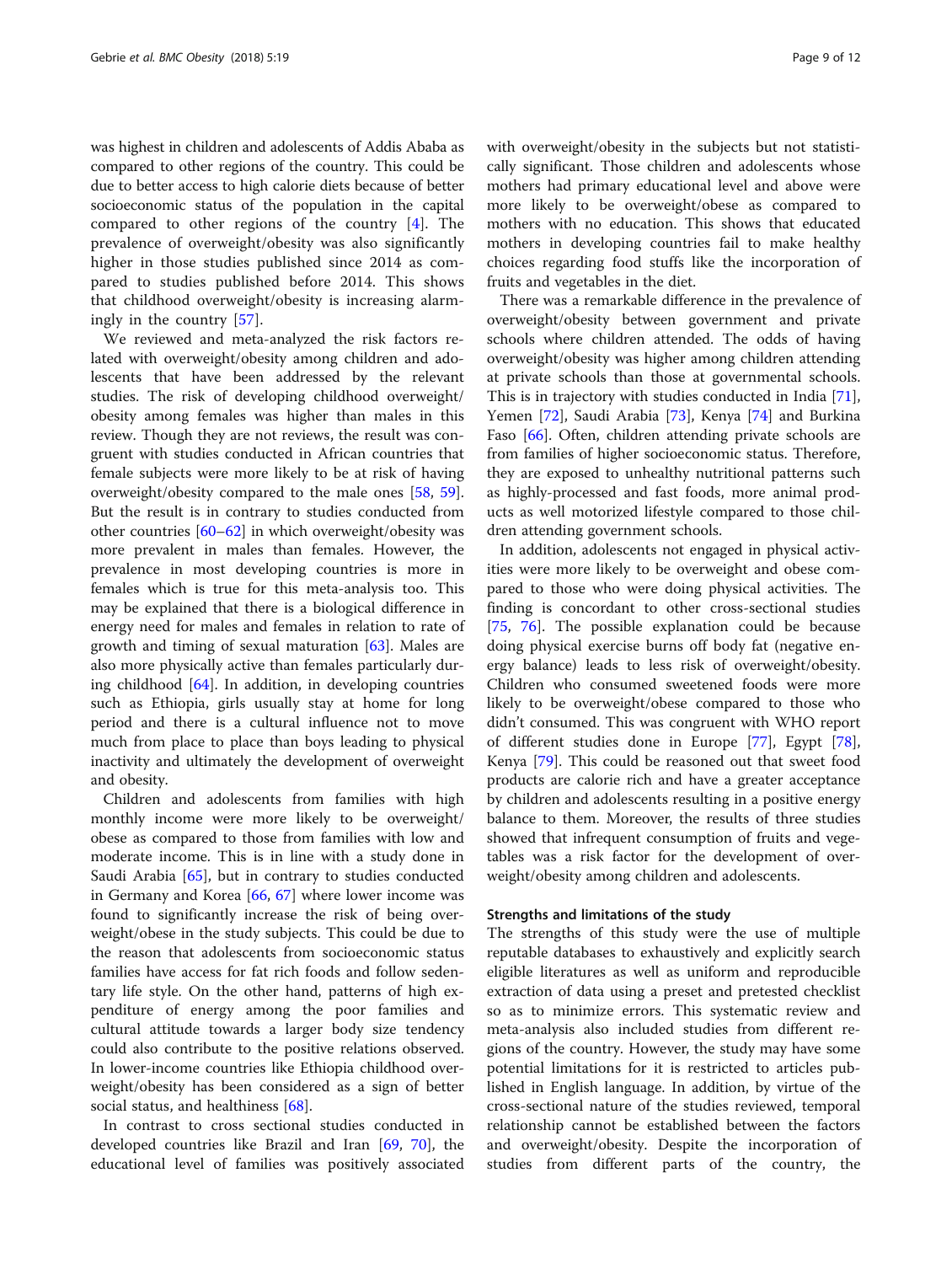<span id="page-9-0"></span>representativeness of the population is not so strong as it could have been. Therefore, one had better interpret the findings of this systematic review and meta-analysis in context of the inherent limitations of both the original studies and the present review.

### Conclusions

This meta-analysis revealed that the prevalence of overweight/obesity among children and adolescents in Ethiopia is substantially high, and has become an emerging nutrition linked problem. Unless successful preventive measures are taken, the problem may continue on upsurge in the future. Female gender of the children, high family socioeconomic status, learning in private school, physical inactivity, sweet nutriments preference and less use of fruits/vegetables were found to be significantly associated with overweight/obesity among the study subjects. We have recommended that integrated nutrition education program has to be successfully implemented in schools as well as in communities with existing health extension programs. Healthcare providers and policymakers should also give more emphasis on the design and implementation of preventive policies to control the rising prevalence of childhood overweight/ obesity in Ethiopia.

#### **Abbreviations**

PRISMA: Preferred Reporting Items of Systematic Reviews and Meta-Analysis; SNNPE: Southern Nations, Nationalities and peoples of Ethiopia; USA: United States of America

#### Funding

We have not obtained any fund for this study.

#### Availability of data and materials

Data will be available upon request of the corresponding author.

#### Authors' contributions

AG: Conception of research protocol, study design, literature review, data extraction, data analysis, interpretation and drafting the manuscript. AA, AZ, AF and BT: Data extraction, analysis and reviewing the manuscript and quality assessment. All authors read and approved the manuscript.

#### Ethics approval and consent to participate

Not applicable.

#### Competing interests

The authors declare that they have no competing interests.

# Publisher's Note

Springer Nature remains neutral with regard to jurisdictional claims in published maps and institutional affiliations.

#### Author details

<sup>1</sup>Department of Biomedical Science, School of Medicine, Debre Markos University, P.O. Box 269, Debre Markos, Ethiopia. <sup>2</sup>Department of Nursing, College of Health Sciences, Debre Markos University, Debre Markos, Ethiopia. <sup>3</sup>Department of Public Health, College of Health Sciences, Debre Markos University, Debre Markos, Ethiopia.

#### References

- 1. Organization WH: Global strategy on diet, physical activity and health. 2004 H ttp. wwwwho, Int/dietphysicalactivlty/en.
- 2. Van Der Sande MA, Ceesay SM, Milligan PJ, Nyan OA, Banya WA, Prentice A, McAdam KP, Walraven GE. Obesity and undernutrition and cardiovascular risk factors in rural and urban Gambian communities. Am J Public Health. 2001;91(10):1641–4.
- 3. WHo J, Organization WH: Diet, nutrition and the prevention of chronic diseases: report of a joint WH. 2003.
- 4. WHO. Diet, nutrition and the prevention of chronic diseases. World Health Organ Tech Rep Ser. 2003;916:i–viii–1–149.
- 5. Berman ML. From health care reform to public health reform. J Law Med Ethics. 2011;39(3):328–39.
- 6. Demissie T, Ali A, Mekonen Y, Haider J, Umeta M. Food Nutr Bull. 2010;31(2): 234–41.
- 7. Overseas-Development-Institute: Future diets: obesity rising to alarming levels around the world. 2014 . [http://www.odi.org/future-diets.](http://www.odi.org/future-diets) 2015 [cited 05 May 2015]
- 8. Roberts KC, Shields M, de Groh M, Aziz A, Gilbert J-A. Overweight and obesity in children and adolescents: results from the 2009 to 2011 Canadian health measures survey. Health Rep. 2012;23(3):37–41.
- 9. Vohra R, Bhardwaj P, Srivastava JP, Srivastava S, Vohra A. Overweight and obesity among school-going children of Lucknow city. J Family Community Med. 2011;18(2):59.
- 10. Toselli S, Zaccagni L, Celenza F, Albertini A, Gualdi-Russo E. Risk factors of overweight and obesity among preschool children with different ethnic background. Endocrine. 2015;49(3):717–25.
- 11. Rossen LM, Talih M. Social determinants of disparities in weight among US children and adolescents. Ann Epidemiol. 2014;24(10):705–13. e702
- 12. World Health Organization. Obesity and Overweight, Fact Sheet No 311. 2011.
- 13. Langford R, Bonell C, Jones H, Campbell R. Obesity prevention and the health promoting schools framework: essential components and barriers to success. Int J Behav Nutr Phys Act. 2015;12(1):15.
- 14. Desalew A, Mandesh A, Semahegn A. Childhood overweight, obesity and associated factors among primary school children in Dire Dawa, eastern Ethiopia; a cross-sectional study. BMC obesity. 2017;4(1):20.
- 15. Gali N, Tamiru D, Tamrat M. The emerging nutritional problems of school adolescents: overweight/obesity and associated factors in Jimma town, Ethiopia. J Pediatr Nurs. 2017;35:98–104.
- 16. Gebreyohannes Y, Shiferaw S, Demtsu B, Bugssa G. Nutritional status of adolescents in selected government and private secondary schools of Addis Ababa, Ethiopia. Adolescence. 2014;10:11.
- 17. Gebregergs G, Yesuf M, Beyen T. Overweight and obesity, and associated factors among high school students in Gondar town, north West Ethiopia. J Obes Wt Loss Ther. 2013;3(2):1–5.
- 18. Sorrie MB, Yesuf ME, GebreMichael TG. Overweight/obesity and associated factors among preschool children in Gondar City, Northwest Ethiopia: a cross-sectional study. PLoS One. 2017;12(8):e0182511.
- 19. TG G. Prevalence and associated factors of overweight and/or obesity among primary school children in bole Sub-City, Addis Ababa, Ethiopia. Nutrition & Food Sciences. 2015;
- 20. Wolde T, Belachew T. Prevalence and determinant factors of overweight and obesity among preschool children living in Hawassa City, South Ethiopia. Prevalence. 2014;29
- 21. Tadesse Y, Derso T, Alene KA, Wassie MM. Prevalence and factors associated with overweight and obesity among private kindergarten school children in Bahirdar town, Northwest Ethiopia: cross-sectional study. BMC Res Notes. 2017;10(1):22.
- 22. Gebremichael B, Chere A. Prevalence of childhood overweight and obesity and its determinant factors among elementary school children in Addis Ababa, Ethiopia: a cross sectional study. J Nutr Disorders Ther S. 2015;1: 2161–0509.
- 23. Alemu E, Atnafu A, Yitayal M, Yimam K. Prevalence of overweight and/or obesity and associated factors among high school adolescents in Arada sub city, Addis Ababa, Ethiopia. J Nutr Food Sci. 2014;4(2):1.
- 24. Anteneh ZA, Gedefaw M, Tekletsadek KN, Tsegaye M, Alemu D. Risk factors of overweight and obesity among high school students in Bahir Dar City, north West Ethiopia: school based cross-sectional study. Adv Prev Med 2015. 2015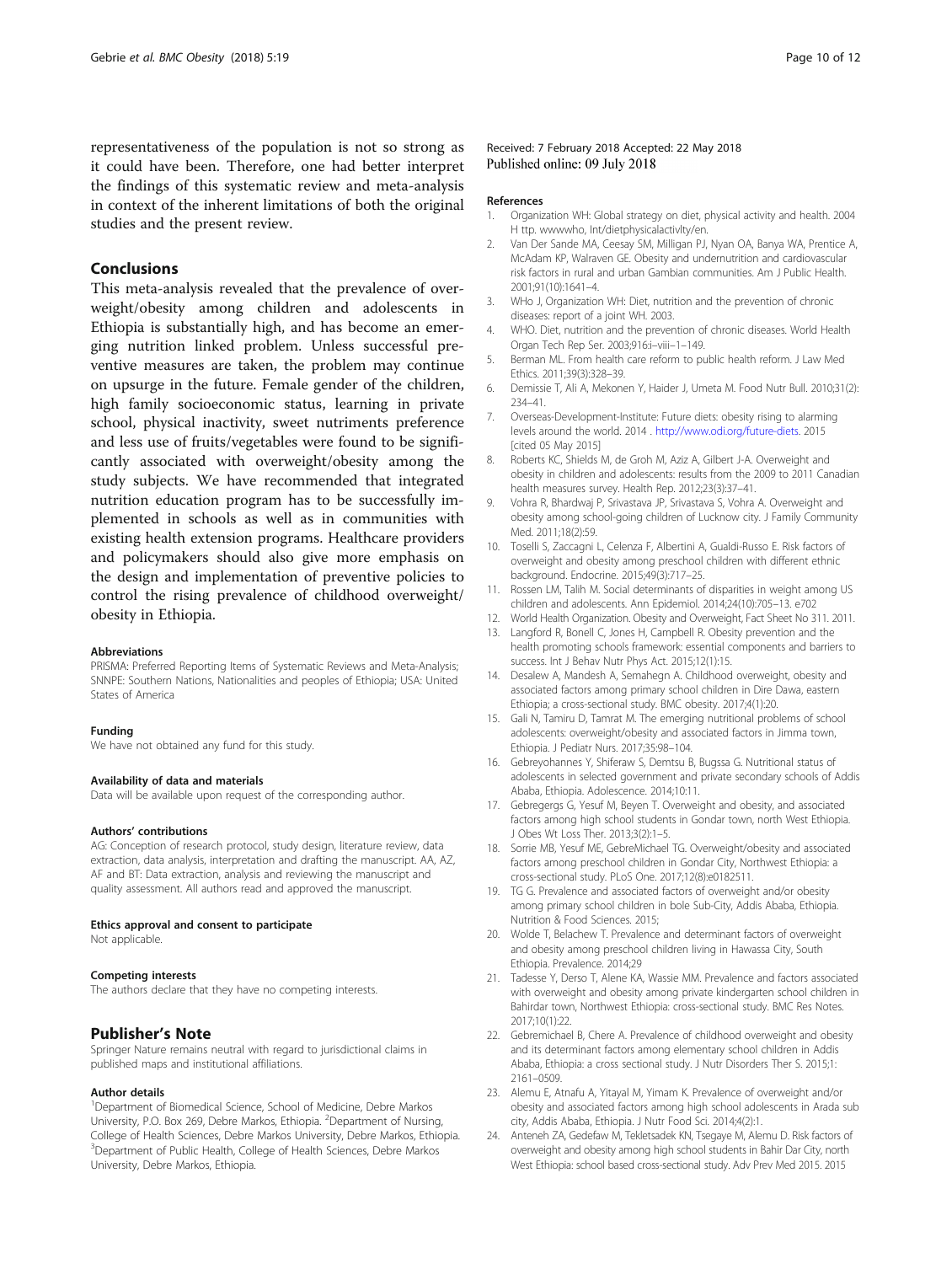- <span id="page-10-0"></span>25. Yetubie M, Haidar J, Kassa H, Fallon F. Socioeconomic and demographic factors affecting body mass index of adolescents students aged 10–19 in Ambo (a rural town) in Ethiopia. Int J Biomed Sci : IJBS. 2010;6(4):321.
- 26. Wakayo T, Whiting SJ, Belachew T. Vitamin D deficiency is associated with overweight and/or obesity among schoolchildren in Central Ethiopia: a cross-sectional study. Nutrients. 2016;8(4):190.
- 27. Teshome T, Singh P, Moges D. Prevalence and associated factors of overweight and obesity among high school adolescents in urban communities of Hawassa, southern Ethiopia. Current Research in Nutrition and Food Science Journal. 2013;1(1):23–36.
- 28. Teji K, Dessie Y, Assebe T, Abdo M. Anaemia and nutritional status of adolescent girls in Babile District, Eastern Ethiopia. Pan Afr Med J. 2016;24(1)
- 29. Robel Da. Assessment of sleep duration and overweight/obesity among high school adolescents in Addis Ababa, Ethiopia. In: Unpublished; 2016.
- 30. Mulugeta S, Mekitie W, Alemayehu A, Sshikur M, Zewdu S, Mukerem A, Gebresillasea G. Magnitude and determinants of overweight and obesity among adolescent students at Addis Ababa. International Journal of Medical and Health Sciences. 2016;10(4)
- 31. Liberati A, Altman DG, Tetzlaff J, Mulrow C, Gøtzsche PC, Ioannidis JP, Clarke M, Devereaux PJ, Kleijnen J, Moher D. The PRISMA statement for reporting systematic reviews and meta-analyses of studies that evaluate health care interventions: explanation and elaboration. PLoS Med. 2009;6(7):e1000100.
- 32. Modesti PA, Reboldi G, Cappuccio FP, Agyemang C, Remuzzi G, Rapi S, Perruolo E, Parati G. Panethnic differences in blood pressure in Europe: a systematic review and meta-analysis. PLoS One. 2016;11(1):e0147601.
- 33. Rücker G, Schwarzer G, Carpenter J, Schumacher M. Undue reliance on I 2 in assessing heterogeneity may mislead. BMC Med Res Methodol. 2008;8(79)
- 34. Higgins J, Thompson S. Quantifying heterogeneity in a metaanalysis. Stat Med. 2002;21:1539–58.
- 35. Sterne J, Egger M. Funnel plots for detecting bias in meta-analysis guidelines on choice of axis. J Clin Epidemiol. 2001;54:1046–55.
- 36. Egger M, Smith GD, Schneider M, Minder C. Bias in meta-analysis detected by a simple, graphical test. BMJ Open. 1997;315:629–34.
- 37. Fryar CD, Carroll MD, Ogden C. Prevalence of Overweight and Obesity Among Children and Adolescents Aged 2–19 Years: United States, 1963–1965 Through 2013–2014. Health E-Stats. 2016;
- 38. Cheung PC, Cunningham SA, Narayan KV, Kramer MR. Childhood obesity incidence in the United States: a systematic review. Childhood Obesity. 2016;12(1):1–11.
- 39. Jahns L, Adair L, Mroz T, Popkin BM. The declining prevalence of overweight among Russian children: income, diet, and physical activity behavior changes. Econ Hum Biol. 2012;10(2):139–46.
- 40. Nakano T, Sei M, Ewis AA, Munakata H, Onishi C, Nakahori Y. Tracking overweight and obesity in Japanese children; a six years longitudinal study. J Med Investig. 2010;57(1, 2):114–23.
- 41. Raja'a YA, Mohanna MAB. Overweight and obesity among schoolchildren in Sana'a City, Yemen. Ann Nutr Metab. 2005;49(5):342–5.
- 42. Adegoke S, Olowu W, Adeodu O, Elusiyan J, Dedeke I. Prevalence of overweight and obesity among children in Ile-ife, South-Western Nigeria. West Afr J Med. 2009;28(4):216–21.
- 43. Senbanjo I, Adejuyigbe E. Prevalence of overweight and obesity in Nigerian preschool children. Nutr Health. 2007;18(4):391–9.
- 44. Ejike CE. Child and adolescent obesity in Nigeria: a narrative review of prevalence data from three decades (1983-2013). Journal of Obesity and Metabolic Research. 2014;1(3):171.
- 45. Yusuf S, Mijinyawa M, Musa B, Gezawa I, Uloko A. Overweight and obesity among adolescents in Kano Nigeria. J Metab Syndr. 2013;2:126.
- 46. Pienaar AE. Prevalence of overweight and obesity among primary school children in a developing country: NW-CHILD longitudinal data of 6–9-yr-old children in South Africa. BMC obesity. 2015;2(1):2.
- 47. Talat MA, El Shahat E. Prevalence of overweight and obesity among preparatory school adolescents in urban Sharkia governorate, Egypt. Egyptian Pediatric Association Gazette. 2016;64(1):20–5.
- 48. Belahsen R, Mziwira M, Fertat F. Anthropometry of women of childbearing age in Morocco: body composition and prevalence of overweight and obesity. Public Health Nutr. 2004;7(4):523–30.
- 49. Abrha S, Shiferaw S, Ahmed KY. Overweight and obesity and its sociodemographic correlates among urban Ethiopian women: evidence from the 2011 EDHS. BMC Public Health. 2016;16:636.
- 50. Hassen K, Gizaw G, Belachew T. Dual burden of malnutrition among adolescents of smallholder coffee farming households of Jimma zone, Southwest Ethiopia. Food Nutr Bull. 2017;38(2):196–208.
- 51. Moges B, Amare B, Fantahun B, Kassu A. High prevalence of overweight, obesity, and hypertension with increased risk to cardiovascular disorders among adults in Northwest Ethiopia: a cross sectional study. BMC Cardiovasc Disord. 2014;14:155.
- 52. Tadewos A, Egeno T, Amsalu A. Risk factors of metabolic syndrome among hypertensive patients at Hawassa university comprehensive specialized hospital Southern Ethiopia. BMC Cardiovasc Disord. 2017;17(1):218.
- 53. Tebekaw Y, Teller C, Colon-Ramos U. The burden of underweight and overweight among women in Addis Ababa, Ethiopia. BMC Public Health. 2014;14:1126.
- 54. Worede A, Alemu S, Gelaw YA, Abebe M. The prevalence of impaired fasting glucose and undiagnosed diabetes mellitus and associated risk factors among adults living in a rural Koladiba town, Northwest Ethiopia. BMC Res Notes. 2017;10(1):251.
- 55. Gebremedhin S. Prevalence and differentials of overweight and obesity in preschool children in sub-Saharan Africa. BMJ Open. 2015;5(12):e009005.
- 56. De Onis M, Blössner M, Borghi E. Global prevalence and trends of overweight and obesity among preschool children. Am J Clin Nutr. 2010;92(5):1257–64.
- 57. Wang Y, Lim H. The global childhood obesity epidemic and the association between socio-economic status and childhood obesity. In: Taylor & Francis. 2012;
- Peltzer K, Pengpid S. Overweight and obesity and associated factors among school-aged adolescents in Ghana and Uganda. Int J Environ Res Public Health. 2011;8(10):3859–70.
- 59. Baalwa J, Byarugaba B, Kabagambe E, Otim A. Prevalence of overweight and obesity in young adults in Uganda. Afr Health Sci. 2010;10(4)
- 60. Tremblay M, Katzmarzyk P, Willms J. Temporal trends in overweight and obesity in Canada, 1981-1996. International journal of obesity and related metabolic disorders: journal of the International Association for the Study of Obesity. 2002;26(4):538–43.
- 61. Krassas G, Tzotzas T, Tsametis C, Konstantinidis TPrevalence and trends in overweight and obesity among children and adolescents in Thessaloniki, Greece. Journal of pediatric endocrinology & metabolism: JPEM 2001, 14:1319–1326; discussion 1365.
- 62. Vignolo M, Pistorio A, Torrisi C, Parodi A, Grassi S, Aicardi G. Overweight and obesity in a group of Italian children and adolescents: prevalence estimates using different reference standards. Ital J Pediatr. 2004;30:53–7.
- 63. Wisniewski AB, Chernausek SD. Gender in childhood obesity: family environment, hormones and genes. Gend Med. 2009;6:76–85.
- 64. Kruger R, Kruger H, Macintyre U. The determinants of overweight and obesity among 10-to 15-year-old schoolchildren in the north West Province, South Africa–the THUSA BANA (transition and health during urbanisation of south Africans; BANA, children) study. Public Health Nutr. 2006;9(3):351–8.
- 65. Dupuy M, Godeau E, Vignes C, Ahluwalia N. Socio-demographic and lifestyle factors associated with overweight in a representative sample of 11-15 year olds in France: results from the WHO-collaborative health behaviour in school-aged children (HBSC) cross-sectional study. BMC Public Health. 2011;11(1):442.
- 66. Daboné C, Delisle HF, Receveur O. Poor nutritional status of schoolchildren in urban and peri-urban areas of Ouagadougou (Burkina Faso). Nutr J. 2011;10(1):34.
- 67. Freedman DS, Dietz WH, Srinivasan SR, Berenson GS. The relation of overweight to cardiovascular risk factors among children and adolescents: the Bogalusa heart study. Pediatrics. 1999;103(6):1175–82.
- 68. Monteiro CA, Moura EC, Conde WL, Popkin BM. Socioeconomic status and obesity in adult populations of developing countries: a review. Bull World Health Organ. 2004;82(12):940–6.
- RCEd M, PICd L, Oliveira JS, Leal VS, SCdS S, SLLSd A. Prevalence and determinants of overweight in preschool children. J Pediatr. 2011;87(3):231–7.
- 70. Do LM, Tran TK, Eriksson B, Petzold M, Nguyen CT, Ascher H. Preschool overweight and obesity in urban and rural Vietnam: differences in prevalence and associated factors. Glob Health Action. 2015;8(1):28615.
- 71. Jagadesan S, Harish R, Miranda P, Unnikrishnan R, Anjana RM, Mohan V. Prevalence of overweight and obesity among school children and adolescents in Chennai. Indian Pediatr. 2014;51(7):544–9.
- 72. Badi MAH, Triana BEG, Martínez RS. Overweight/obesity and socioeconomic status in children from Aden governorate, Yemen, 2009. Revista Habanera de Ciencias Médicas. 2013;12(3):1–7.